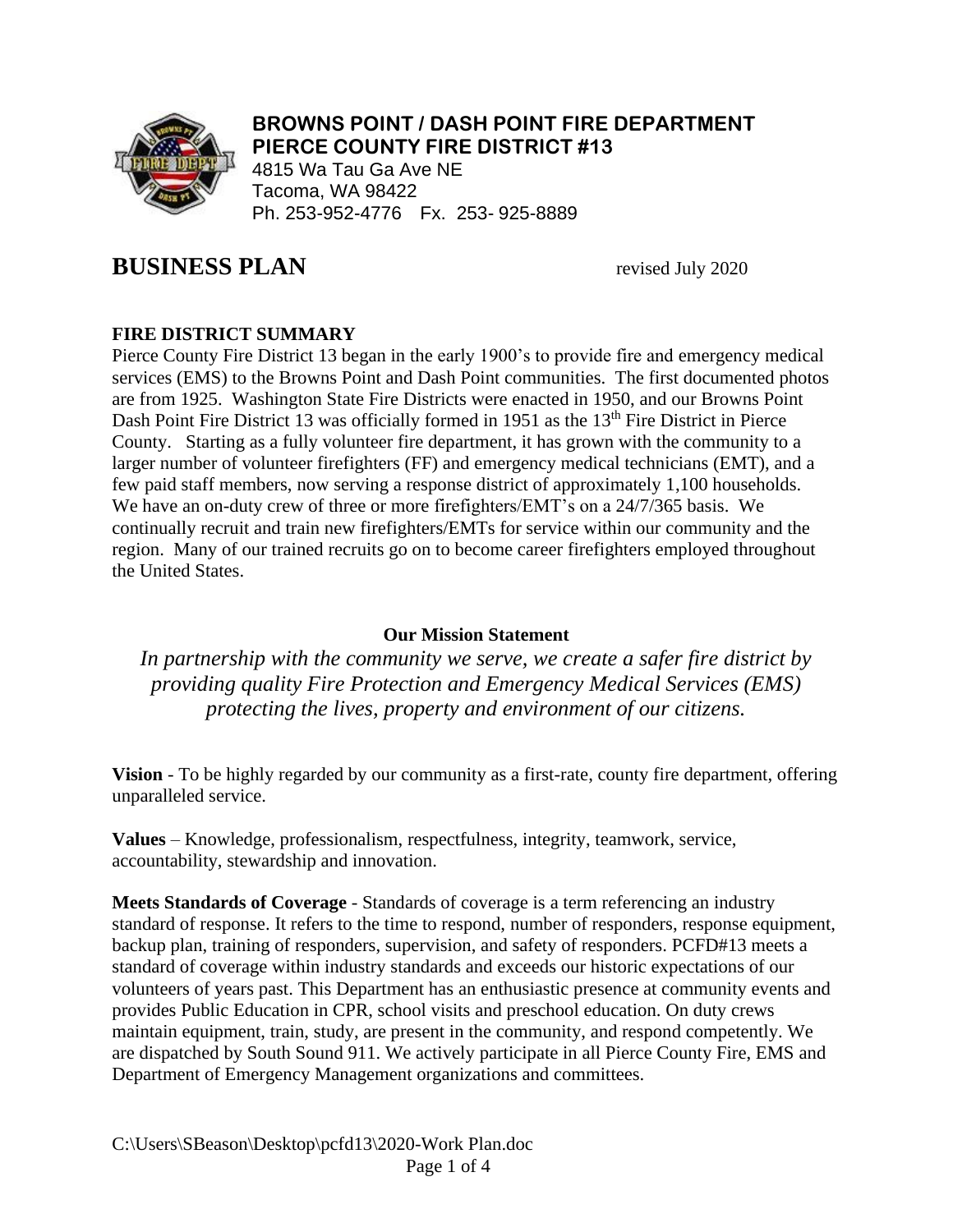## **SERVICES, FACILITIES AND EQUIPMENT**

We provide fire suppression, basic life-saving emergency medical assistance, transport to hospitals, mutual aid to area fire departments, wildland fire-fighting, water rescue, disaster support, fire inspections, home safety checks, training of recruits and individual and community assistance. We engage with the community to provide fire, medical, home and personal safety education to adults and youth as well as participate in community events. We have well-trained and motivated leadership and staff, well maintained equipment, and excellent response times of normally five minutes or less.

# **Facilities & Equipment**

 $\Box$  2 fire stations (Browns Point, #77, and Dash Point, #76)

One staffed with volunteer crew of 3 or more 24x7x365

- $\Box$  2 fire engines
- $\Box$  1 BLS (Basic Life Saving) ambulance
- $\Box$  1 operational support truck
- $\Box$  1 brush truck/type 6 fire engine
- $\Box$  3 command vehicles
- $\Box$  1 water rescue vessel

# **MANAGEMENT SUMMARY**

Fire District leadership consists of the Chief, Training Captain, Battalion Chief, two Captains, five Lieutenants, approximately 40 Volunteer Firefighters/EMT's, which includes resident firefighters at the Browns Point station, a Public Information Officer and a part time administrative position. Current staff members are updated on the website *piercefire13.org.*

**Supervision:** Supervision is accomplished by a full-time Chief and a full-time Training Captain. A part-time administrator maintains training records and academy tests, personnel records and payroll, along with records for a couple of academies per year with another 15-20 individual's attendance and tests. To keep the public informed, the PIO (Public Information Officer) maintains the website, updating content, and addresses periodic public communications. There is a cadre of volunteer officers who supervise several projects, programs and daily operations. Officers earn their promotions by outstanding performance, leadership, and longevity with the department.

**Recruiting** - We recruit and educate volunteer firefighters to fill positions opened by current volunteers accepting new challenges or career positions. Recruitment is done at schools, community colleges and vocational schools by keeping in touch with their management and arranging annual meetings with students. We promote high standards in our recruit application packet to ensure we receive quality applicants. Our volunteers come from all over the area and receive a small stipend.

**Training:** We provide thorough industry standard fire and rescue training for our volunteers (400 hours in the first year alone). We continually update our training to reflect changes within the industry and updates to the Washington Administrative Code (WAC). Our emergency medical personnel are trained to national standards and both the Washington State Department of Health and Pierce County standards. We are one of only five Pierce County Fire Districts that accept

C:\Users\SBeason\Desktop\pcfd13\2020-Work Plan.doc Page 2 of 4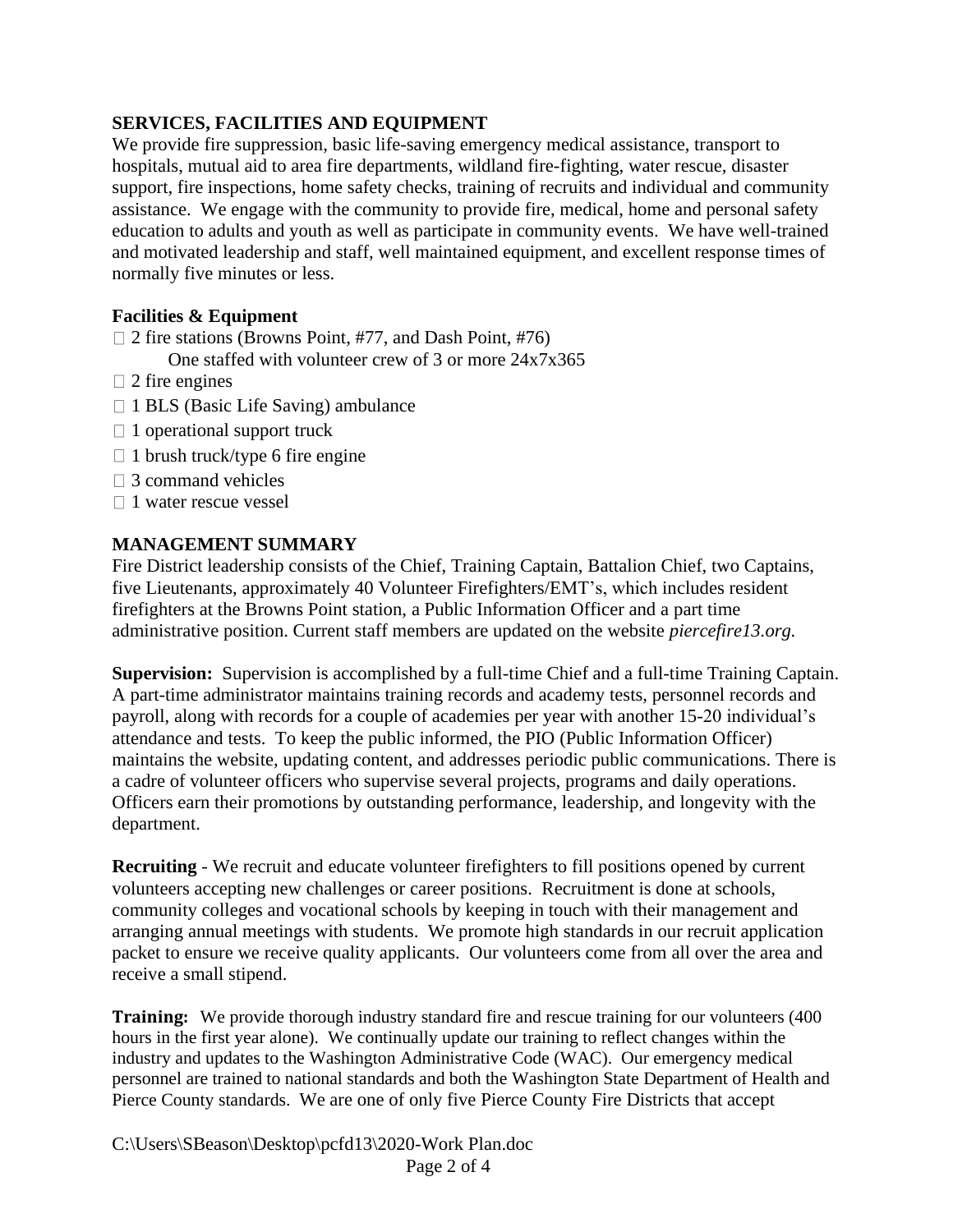volunteers, and one of two that puts on fire academies to train our new members. The fire service remains a popular career choice, so we have a steady number of applications (not all qualifying to become volunteers).

**Support:** We mentor volunteer firefighters for position promotions within Pierce County Fire District 13. As gaps are created when volunteers resign due to career job opportunities or other challenges, the remaining volunteers are given additional shifts to ensure coverage 24/7. Volunteers nearing completion of their academy training are given opportunity to begin working with the team to enable them to provide additional assistance. Promotions are earned by worthy volunteer candidates for leadership positions on the team. Our standard of coverage is one onduty officer and three crew members.

#### **BUSINESS MODEL**

# **Essential Elements**

We attract men and women who seek careers in the Fire Service and provide the training and organizational structure for them to succeed. We set a high bar for those accepted into our department, we require commitment and loyalty, we coach for success, and we are flexible but firm in requiring shifts of work. We pay only a stipend, and we encourage competition and testing for paid, full-time career positions with fire departments in the Puget Sound area, and around the country. On an annual basis, 15% to 20% of our volunteers are hired into career positions at other fire departments.

## **Financial Plan**

We judiciously steward the funds provided by our community taxpayers to train volunteers and operate a community involved fire department invested in protecting the lives, property and environment of our local citizens. Finances are a mix of property tax, special levy bonds and taxes. Expenses are carefully critiqued to ensure it is a necessary operating expense. We apply for various grants available and have been fortunate to have received several past grants. Building material donations help to keep our training budget down as the need is constant for fire training, and for various building situations with fire, smoke and safety.